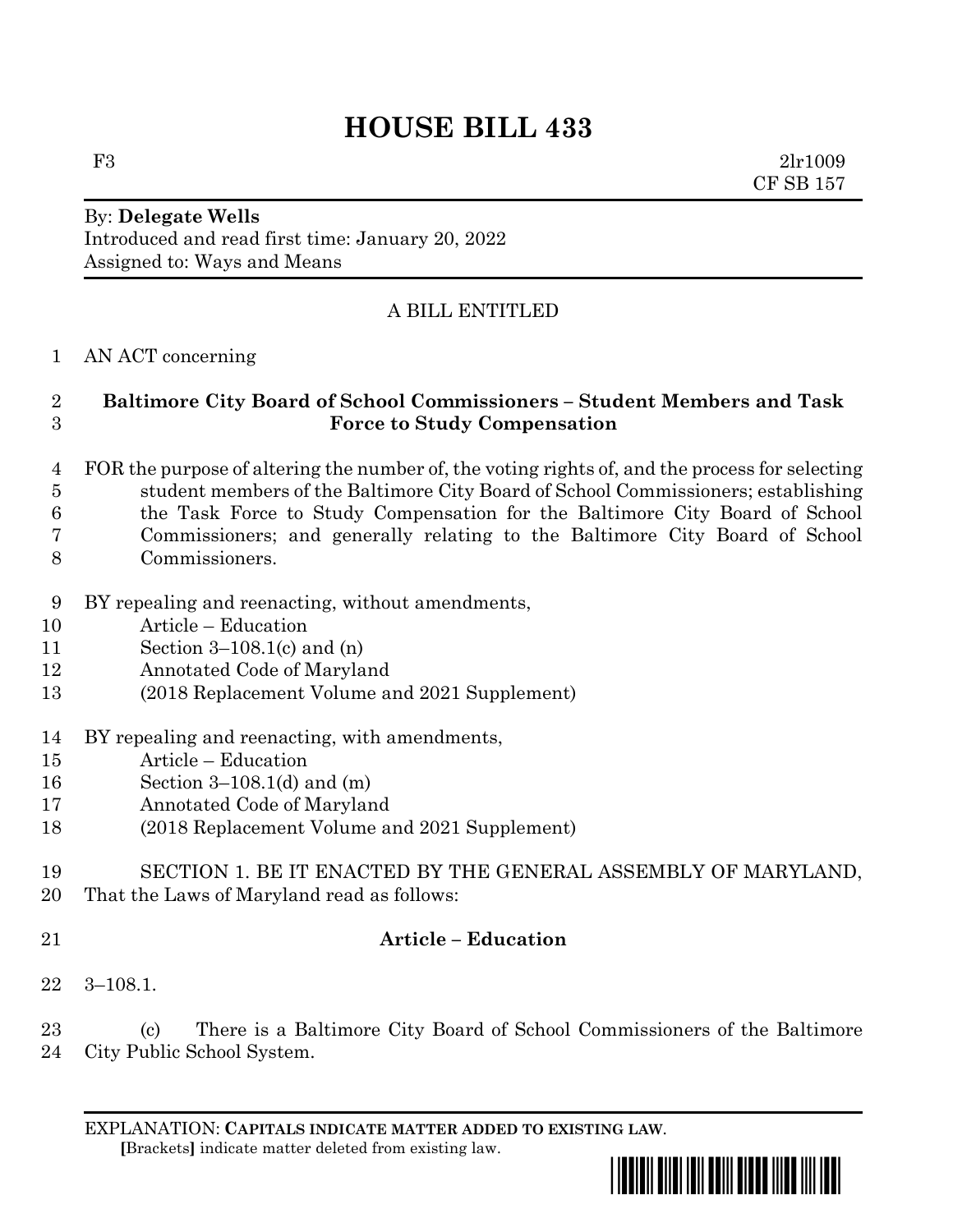**HOUSE BILL 433** (d) (1) The board consists of: (i) Except as provided in paragraph (2) of this subsection, nine voting members appointed by the Mayor from a list of qualified individuals submitted to the Mayor by the panel; (ii) Two elected voting members; and (iii) **[**One**] TWO** voting student **[**member appointed**] MEMBERS ELECTED** as provided in subsection (m) of this section. (2) If the Mayor elects not to appoint a member from a list submitted by the panel under paragraph (1)(i) of this subsection, the Mayor shall reconvene the panel to submit additional names of qualified candidates. (m) (1) **(I)** The student **[**member**] MEMBERS** shall be **[**a student**] REGULARLY** enrolled **STUDENTS IN THEIR JUNIOR OR SENIOR YEAR OF HIGH SCHOOL** in the Baltimore City Public School System who shall be **[**selected by the Associated Student Congress of Baltimore City**] ELECTED IN ACCORDANCE WITH THIS PARAGRAPH**. **(II) 1. THE NOMINATION AND ELECTION PROCESS FOR THE STUDENT MEMBERS SHALL: A. BE AS AGREED ON BY THE BOARD AND THE ASSOCIATED STUDENT CONGRESS OF BALTIMORE CITY; AND B. INCLUDE A PROCESS TO REPLACE ONE OF THE FINAL CANDIDATES IF THEY ARE UNABLE TO PROCEED IN THE ELECTION. 2. ANY STUDENT ENROLLED IN A MIDDLE OR HIGH SCHOOL IN THE BALTIMORE CITY PUBLIC SCHOOL SYSTEM MAY: A. NOMINATE A STUDENT MEMBER CANDIDATE; B. VOTE FOR DELEGATES FROM THE STUDENT'S SCHOOL, WHO IN TURN VOTE IN A NOMINATING CONVENTION TO REDUCE TO FOUR THE NUMBER OF CANDIDATES FOR STUDENT MEMBER IF THERE ARE FIVE OR MORE CANDIDATES; AND C. VOTE DIRECTLY FOR TWO OF THE REMAINING STUDENT MEMBER CANDIDATES. 3. THE CANDIDATES RECEIVING THE THIRD AND**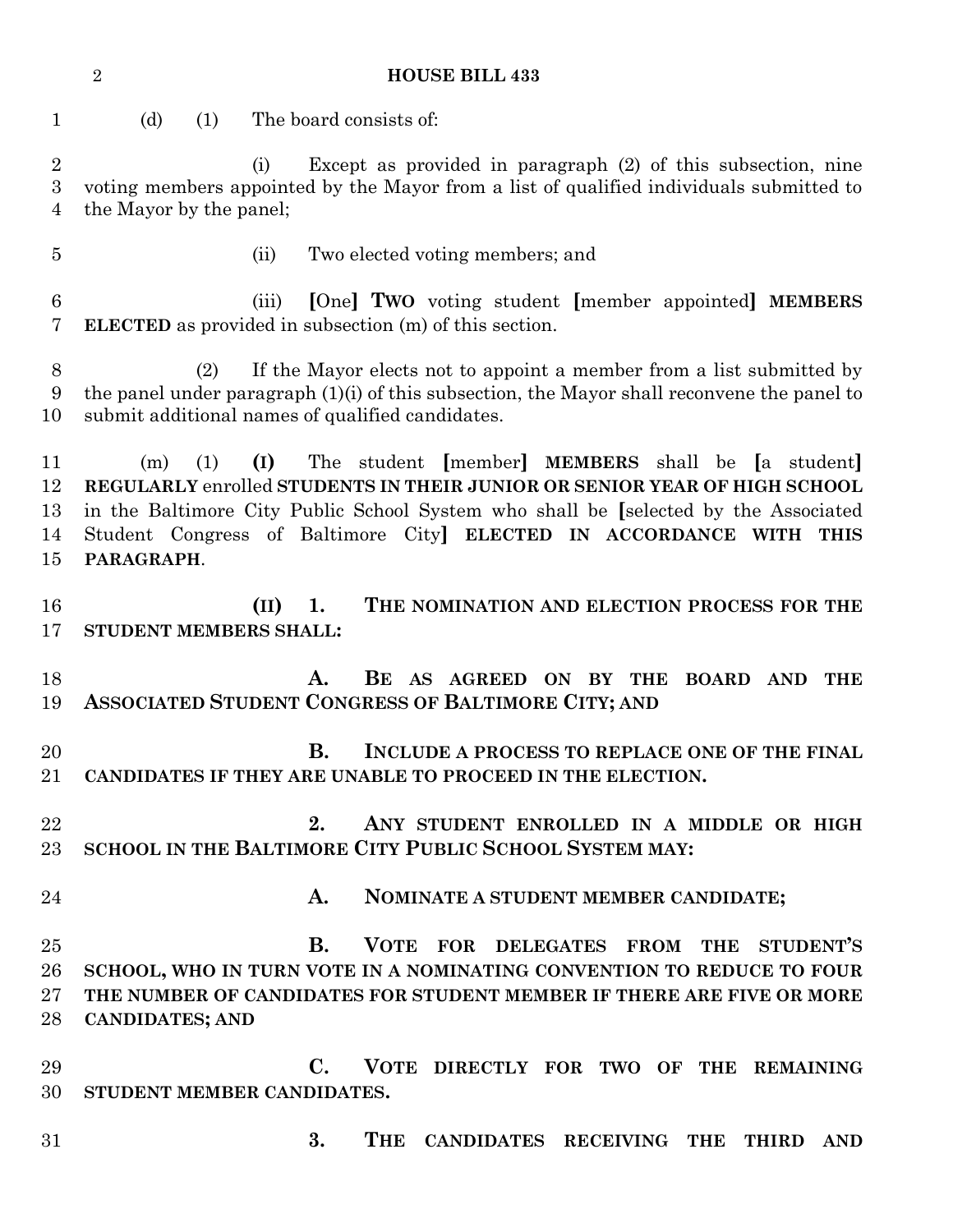#### **HOUSE BILL 433** 3

 **FOURTH HIGHEST NUMBER OF VOTES IN THE DIRECT ELECTION SHALL BECOME THE ALTERNATE STUDENT MEMBERS AND SHALL SERVE IF A STUDENT MEMBER IS UNABLE TO COMPLETE THEIR ELECTED TERM.** (2) The term of a student member is 1 year. (3) A student member may not serve more than two consecutive full terms. (4) The student **[**member**] MEMBERS** may vote on all matters before the board **[**except**] INCLUDING** those relating to: (i) Personnel; (ii) Capital and operating budgets; (iii) School closings, reopenings, and boundaries; (iv) Collective bargaining decisions; (v) Student disciplinary matters; and 13 (vi) Appeals to the board as provided under  $\S$  4–205 and 6–202 of this article. (5) The student **[**member**] MEMBERS** may **[**not**]** attend or participate in an executive or special session of the board. (n) Any action by the board shall require: (1) A quorum of a majority of the voting members then serving; and (2) The affirmative vote of a majority of the voting members then serving. SECTION 2. AND BE IT FURTHER ENACTED, That: (a) There is a Task Force to Study Compensation for the Baltimore City Board of School Commissioners. (b) The Task Force consists of the following members: (1) five members, appointed by the Mayor of Baltimore City, of which: (i) not more than two may be members of the Baltimore City Board of School Commissioners; and (ii) one member shall be a resident of Baltimore City who is not